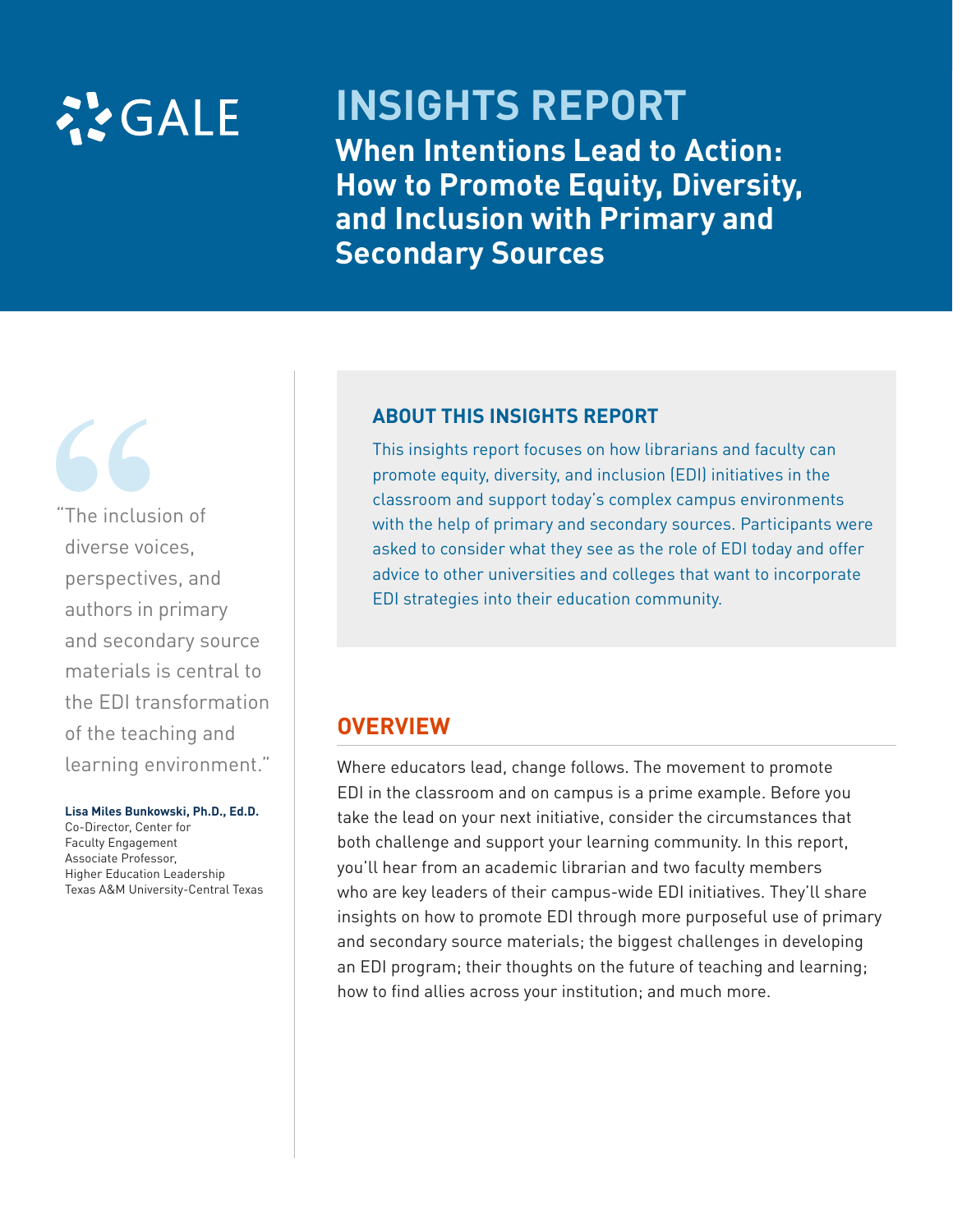# **HOW EDI IS CHANGING THE TEACHING & LEARNING LANDSCAPE**

The current emphasis on the importance of EDI is a continuation of conversations and processes that have been in motion since the U.S. civil rights movement of the 1960s. Academic librarians and faculty are now tasked to not only add depth and breadth of information on these complex historical topics but also provide a learning environment that embraces EDI principles. As more colleges and universities work to build or expand their EDI initiatives, it's useful to hear from those who have initiated change on the landscape of teaching and learning.

## **Dr. Sarah Handley-Cousins, clinical assistant professor of history and associate director for the Center for Disability Studies at the University**

**at Buffalo,** states: "It has become an absolute priority for administrations and hiring committees that faculty are not only familiar with EDI, but actively incorporate it into their everyday teaching practices." In fact, "students are increasingly conscious of the need for equity and diversity in teaching, and make their needs known in student evaluations and other feedback. Students want a rich, diverse education, and are often no longer content to see their professors teaching the same old same old."

This could mean taking steps to revise syllabi, incorporate new reading material, and edit or update lectures regularly. **Dr. Jade G. Winn, MLIS, Ed.D., associate university librarian at the University of Southern California,** agrees that curriculum and pedagogy are being looked at more closely. "We addressed vocabulary issues and provided a living document that is always being added to as terms change and are added to the discussion. We held dozens of meetings asking stakeholders from students to administration to include as many voices as possible, and we keep this an open dialogue.

"We view DEIA+AR as an ongoing process that needs to be a high priority and always adapting to current events and cultural climates."

**Jade G. Winn, MLIS, Ed.D.**  Associate University Librarian University of Southern California

We also took time to self-reflect on our own inherent privilege, and what that means as we craft policy and procedures. We view DEIA+AR (diversity, equity, inclusion, accessibility, and anti-racism) as an ongoing process that needs to be a high priority and always adapting to current events and cultural climates."

# As a historian and educator, **Dr. Lisa Miles Bunkowski at Texas A&M University-Central Texas**

looks at the teaching and learning landscape through a historical lens. She shares the view that the central point to consider as librarians, faculty, and administration support EDI is that the classroom is a politicized space. "'It has always been a politicized space because it is there that systems of thought, cultural, and political hierarchies are affirmed and denied.' (McKenna, p. 36). It has taken several decades for this notion to spread beyond limited groups of higher education leaders. Now, the trend in professional development and formal training of higher education faculty and staff is to address EDI more fully in the teaching and learning environment. This movement comes from all directions—faculty, staff, administrators, community members, and students."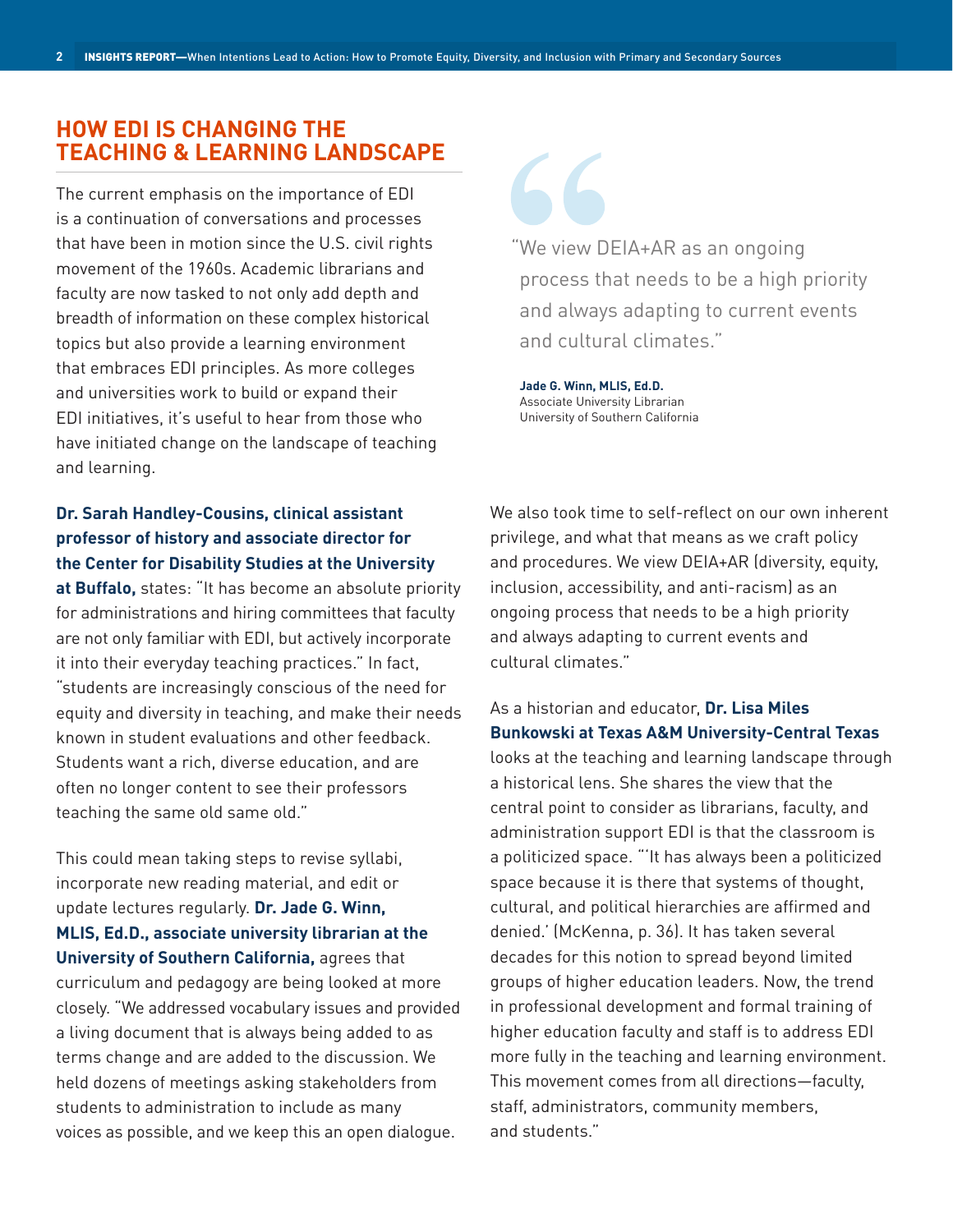# **CONSIDERING THE FUTURE OF EDI AND TEACHING & LEARNING**

For academic librarians, Dr. Winn believes that actionable and measurable recommendations for pedagogy and curriculum as well as programmatic suggestions are paramount to a successful future. "[We must also be] mindful of different disciplines, courses, and programs and understand the need for faculty to have agency in what they choose to incorporate in their own practice while offering the tools and the support to assess their own pedagogy and curriculum. We can also work programmatically with administrators on how to instill DEIA+AR constructs into the programs at a higher level."

Dr. Bunkowski sees the future of EDI in teaching and learning spaces as promising. "There is increasing national attention on the importance of EDI principles (Office of Planning, Evaluation and Policy Development, 2016) and evidence-based practices (ACUE, 2020; Center for Research on Learning & Teaching, 2020). There is every indication these transformative efforts will continue. However, there are concerns that need to be addressed so that

"What I hope the future will look like is more faculty crafting meaningful EDI statements for their syllabi and then following through on them, with accessible policies, diverse readings and topics, and an awareness of what students need and deserve."

**Sarah Handley-Cousins, Ph.D.**  Clinical Assistant Professor, History Associate Director, Center for Disability Studies University at Buffalo

EDI efforts are not dismissed as a passing educational fad. Efforts need to be embraced more fully at higher education institutions to be part of the larger institutional approaches that extend beyond the confines of the classroom—including student admissions, the recruitment of graduate students, and the recruitment and training of faculty and staff (Masterson, 2019; Nunes, 2021; Office of Planning, Evaluation and Policy Development, 2016)."

It's also important for colleges and universities to be transparent. "For these efforts to be successful, they need to be supported from the top-down, with resources, staff, and accountability (Anderson, 2019; McInnis, 2020) and supported from the bottom-up, by the faculty, staff and students who will help drive their success and make these efforts authentic and effective (Byrd, et al., 2021; Gannon, 2018; Nunes, 2021)."

For Dr. Handley-Cousins, she's not quite sure what administrations will require of faculty in the future. "What I hope the future will look like is more faculty crafting meaningful EDI statements for their syllabi and then following through on them, with accessible policies, diverse readings and topics, and an awareness of what students need and deserve."

# **UTILIZING PRIMARY AND SECONDARY SOURCES TO SUPPORT EDI INITIATIVES**

There is an unlimited opportunity for faculty and instructors to use primary sources in their curriculum. "Because the voices of vulnerable, under-represented, and marginalized groups have been systematically omitted from the mainstream secondary sources, primary sources are of the upmost importance," says Dr. Winn. Also, "Using primary and secondary sources as a comparison tool to illustrate the lack of diversity, equity, and inclusion in resources is a very powerful learning opportunity."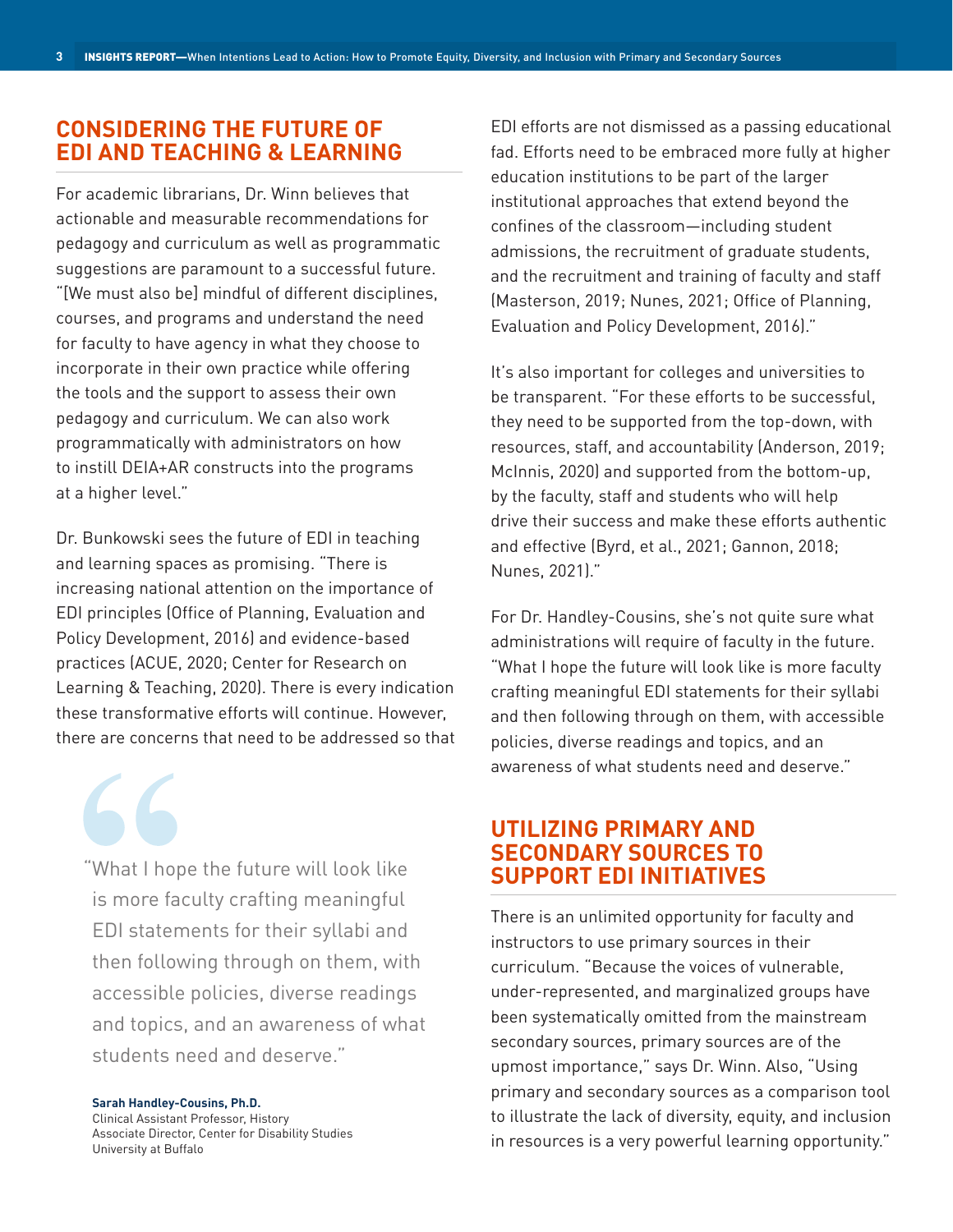Dr. Handley-Cousins agrees. "Including diverse sources—in the sense they are written by diverse authors and written on diverse topics—is a relatively easy way to diversify classes and class materials. And when materials are accessible to faculty, the likelihood that they will make it into classes and syllabi increases."

"The inclusion of diverse voices, perspectives, and authors in primary and secondary source materials is central to the EDI transformation of the teaching and learning environment," says Dr. Bunkowski. "However, we also need to focus on pedagogical strategies to conceptualize and transform the learning environment. Faculty and learners should engage in self-reflection, consider implicit bias their own and that of the standard literature in their field—and address the notion of a hidden curriculum in higher education (Leu, 2021; Orón Semper and Blasco, 2018; Sathy and Hogan, 2019). We need to transform the context in which we implement these sources."

# **ASSESSING BARRIERS TO USING PRIMARY AND SECONDARY SOURCES**

The two major barriers to using primary and secondary sources are linked: availability and resistance to change. If primary and secondary sources are not readily available or easy to access, finding and incorporating them into coursework and projects requires a significant amount of added work and preparation.

"A shift would require all stakeholders to prioritize DEIA+AR lessons and provide diversity of voices. It is not always an easy task to challenge faculty to change the way they teach and how they teach it," explains Dr. Winn. Yet the landscape has never been more poised for these changes. From her vantage point, she remains cognizant that "it is our responsibility to educate our faculty and students

about primary versus secondary sources. Unless a faculty member is from the discipline of education or information science, they have not necessarily been trained in pedagogy or in primary source materials. We [academic librarians] need to offer professional development opportunities in these areas." In her experience, and that of other information scientists, she has been asked to teach one workshop on primary versus secondary sources. "This illustrates that many professors are not confident to teach this subject matter. It is trans-disciplinary and has significantly different impact on different disciplines."

Dr. Bunkowski expands on this challenge with a solution: "Having adequate time and support for professional development and course design practices that support EDI concepts and a careful review of new primary and secondary sources that reflect EDI principles could be more widespread." She offers additional suggestions, such as an occasional early release time or a stipend for course redevelopment, as persuasive ways to encourage faculty.

Regarding availability, Dr. Bunkowski adds: "Accessibility and cost of primary and secondary sources that reflect EDI principles [is a barrier]. Although progress has been made, it can be challenging for faculty to locate quality materials that are appropriate to the specific course topics and level for the classes they teach." Another factor related to availability and cost is time.

If availability is scarce, faculty are not able to effectively use their time to revamp syllabi with updated EDI material. Dr. Handley-Cousins shares her experience as an instructor: "Incorporating new materials often means an extensive search process and lots of planning. Even when you might have the perfect source in mind, it might be a challenge to get an accessible copy: a PDF that embeds well in an LMS [learning management system], or a source that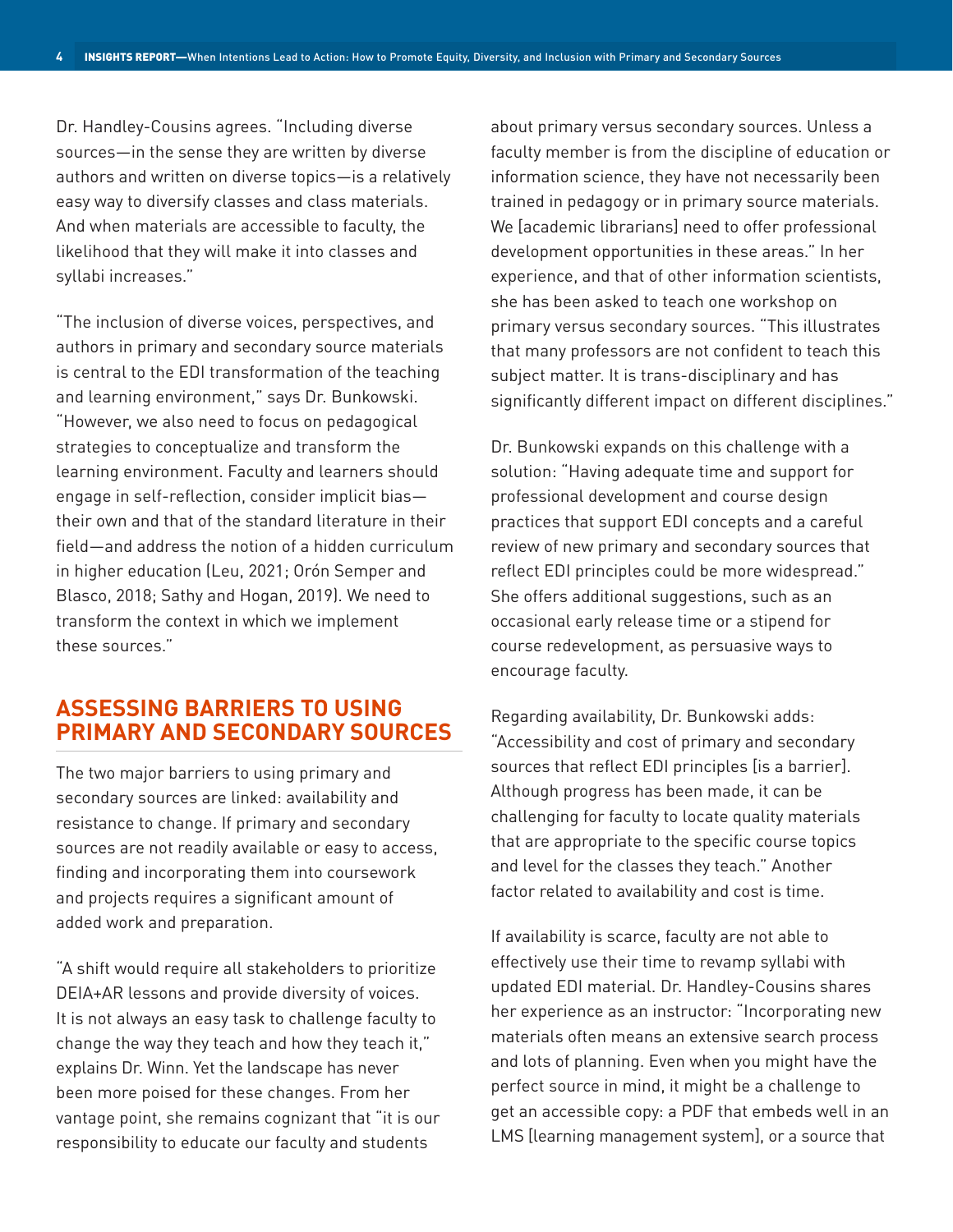isn't too long, or too challenging, or is on just the right aspect of the topic. Assigning a reader (i.e., book with many primary sources in it) is a way around this because it ensures everyone has access to the sources, but it often means that students pay for a book that isn't always used extensively. The alternative, gathering public domain or open access sources, is more accessible to students but means more work for faculty."

## **CONFRONTING THE BIGGEST CHALLENGES OF DEVELOPING AN EDI PROGRAM**

Regardless of size, colleges and universities face similar challenges. The desire and the potential to face those challenges is dependent on support, buy-in from decision makers, and participation. For Dr. Winn and Dr. Bunkowski, finding time to take action and working against the silo effect have been difficult.

"It cannot be a one-size-fits-all solution," explains Dr. Winn. "Standardizing across all schools would fail, hence the a la carte approach we are taking in our program. We also need backing from the highest level of administration and a consistent message about the importance of this work. Results can be spotty, which means some programs and departments embrace this work and others do not. Also, each school, department, and program are working separately, causing uneven outcomes and mixed messaging, which negatively impacts buy-in."

Like many small universities, Texas A&M University-Central Texas has encountered several challenges in developing EDI programs, despite the university community being committed to EDI principles. "Early on, our EDI programming was managed to limited success by various individuals and offices. Without a centralized office to help track what was happening at the institution, there was duplication of effort and a lack of awareness about who was engaged in these activities."

Over time, that changed. A university-level EDI committee was established, housed within Student Affairs, and the president prioritized EDI and recognized the need for an institutional leader. With a chief diversity officer (CDO), the structure of the Texas A&M University-Central Texas EDI initiative was modified to be more effective. The committee was disbanded and a council was formed, including faculty from all colleges, staff, students, and community members. Along with the CDO, the council advises the university president, promotes centralized communication within and beyond the institution, deconstructs silos, and monitors and measures EDI work.

As part of their institutional EDI initiatives, the council emphasizes collaboration across the university and embeds EDI principles in work with students. The allocation of dedicated resources with strong institutional leaders focused on EDI initiatives and formal programming has raised awareness of these efforts. The statewide Texas A&M University System (TAMUS) supports their local efforts. Through this partnership, Texas A&M University-Central Texas is able to offer professional development courses to faculty and staff that emphasize equity and inclusion. Still, like all faculty, they have limited time to invest in EDI programs.

## **FINDING OPPORTUNITIES TO DEVELOP AN EFFECTIVE EDI PROGRAM**

For Dr. Bunkowski, the most promising unexploited opportunities to develop an EDI program are the people and the work already in place. "We have administrators and staff who support this work as well as parts of the strategic plan and academic master plan that align with EDI goals. Some faculty members teach EDI concepts with EDI-based materials, and some students lead and advocate for EDI changes on campus."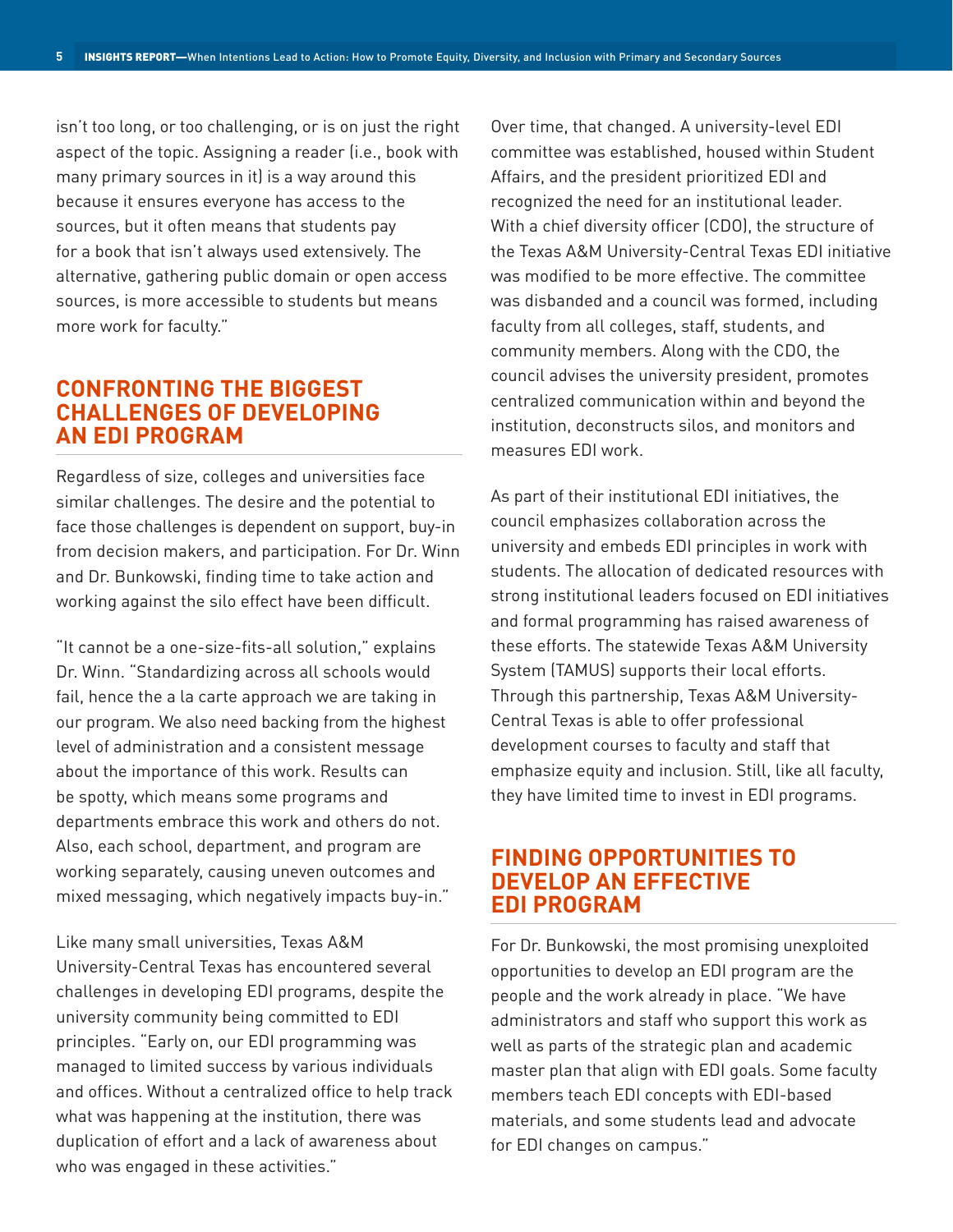For Dr. Winn, her most unexploited opportunity is taking some of the top work from the many committees and promoting it without encroachment on faculty choice—the center for excellence in teaching and the library's special collections department.

# **TAKING ACTIONABLE STEPS TO LEVERAGE OPPORTUNITIES**

Like many in her position, Dr. Winn knows that great work is being done on campus, but because of silos, no one is sharing and support across the campus suffers. "I would love to see a retreat for those of us who chair committees on DEIA+AR where we share what we have been doing and generate new innovations. In the bigger picture, a conference or institute where leaders who are doing innovative work could share actionable items with other institutions."

At Texas A&M University-Central Texas, it was necessary to overcome three impediments to the development of EDI programs. The first challenge was to establish centralized communication. By establishing a CDO with a council that advises the president, Dr. Bunkowski noticed that communication has greatly improved. "Not only do we all have a better idea about EDI work within the university, we have stronger collaboration with the community, with our regional educational partners, and across the Texas A&M University System."

The second challenge was funding. As a result of the new CDO and council, there is now institutional and system-level support for efforts like guest speakers and large-scale faculty training initiatives. Plus, the council is working on increased funding through community-based grants.

The third challenge was large-scale faculty support. Although faculty members are supportive of the concepts and goals, the issue is one of time.

There is progress in this area. Faculty are engaged in courses to promote equity and inclusion in their learning community. Dr. Bunkowski believes that celebrating faculty successes and showcasing their application of EDI concepts and principles will help to achieve the school's goals.

# **IDENTIFYING AND ENGAGING ALLIES ACROSS YOUR INSTITUTION**

Dr. Winn suggests creating "focus groups, town halls, surveys, and panels to consistently be listening" to identify and engage with potential allies.

"When enlisting allies in our efforts to build our EDI program, we look for champions who are already engaged in this work," says Dr. Bunkowski. "For us, this meant reaching out to staff and students in our student success programs, faculty engaged in high-impact practices, and members of the initial diversity committee. We connect with the Student Government Association, the Staff Council, the University Council, and the Faculty Senate for input." For a new perspective, Dr. Bunkowski visits with new faculty and staff members and encourages faculty, staff, and students to engage in external EDI development opportunities.

# **FINAL THOUGHTS**

Increased access to diverse voices is key to the advancement of teaching and learning. Our faculty and librarian participants agree that, now more than ever, students are not only asking but demanding there be more focus on EDI content and programs from their educational leadership. The addition of primary and secondary sources can help accomplish this, but it's only part of a bigger picture. Engagement, institutional support, funding, collaboration, and a solution or workflow that everyone can use are all factors.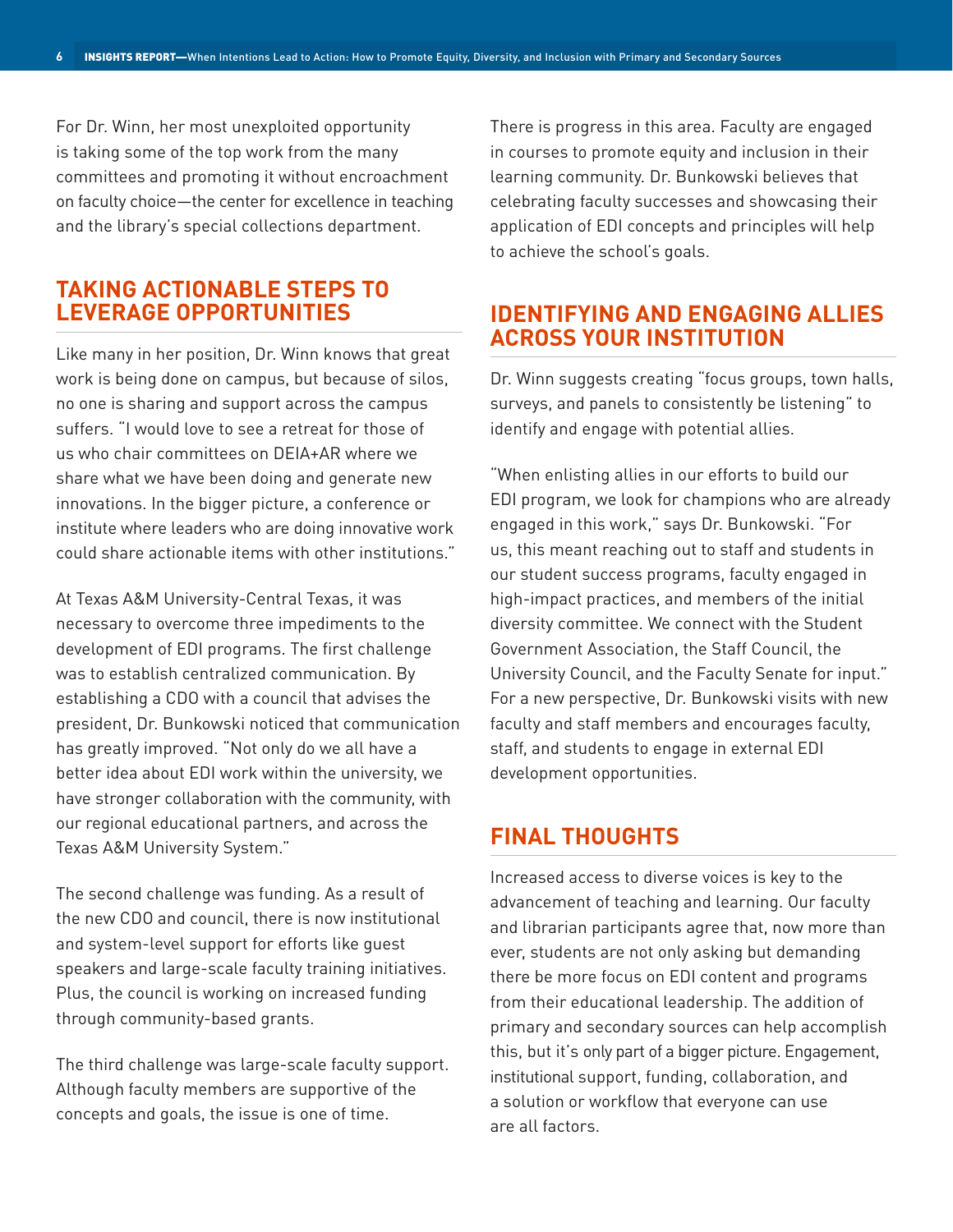When considering next steps in teaching and learning, Dr. Bunkowski puts her emphasis on three main areas: diverse voices, low-cost resources, and pedagogical support. "My first concern would be the expansion of primary and secondary source materials that include diverse perspectives by authors from a variety of backgrounds," she says. "In keeping with the emphasis on equity and inclusion, it is also important to consider the cost of these materials. Finally, it is important to provide pedagogical support materials or ancillaries for the primary and secondary source materials. It cannot be assumed that all faculty members have experience or formal training in EDI concepts."

Dr. Winn adds to these insights by acknowledging that with an increased focus on EDI, there is an opportunity for content providers to offer webinars, professional development opportunities, and product tutorials, which faculty could use as both professional development and as a way to learn the differences between primary and secondary sources.

For Dr. Handley-Cousins, curated resources on a web-based platform where faculty and students could easily access content would be the most beneficial. "Including scholars in that process, to ensure that those curated materials are properly contextualized and connected for students, would make this an even more powerful resource."

*[Gale Research Complete](https://www.gale.com/academic/gale-research-complete-insights)* is one of the ways content providers like Gale are addressing the need for affordable content at scale, along with greater access to diverse voices. On one platform, students and faculty can access millions of pages of primary sources, e-reference, and periodical content to find a rich store of relevant information that brings previously unavailable content to light. Plus, this package offers curriculum support for faculty, reduces spend for academic libraries, and increases student engagement by aligning content to meaningful, contemporary topics.

### **PRODUCT HIGHLIGHT**

*[Gale Research Complete](https://www.gale.com/academic/gale-research-complete-insights)* empowers users at all academic levels. It is the world's largest package of primary and secondary sources, available at an affordable price to suit the needs of most academic library budgets. With *[Gale Research Complete](https://www.gale.com/academic/gale-research-complete-insights)*, you can:

- Provide resources that are **universally accessible** to meet the needs of diverse learning communities. *Gale Literature Criticism,* for example, includes articles that can support diversity initiatives.
- Increase access to interdisciplinary content to enhance **diversity, equity, and inclusion** initiatives across campus and the curriculum.
- Offer tools and services that support online, hybrid, and in-person **teaching and learning.**
- Create **easier paths of discovery** and integration of library resources into course materials and classrooms.
- Connect library investments to **student outcomes,** like academic performance, skill development, and career readiness.